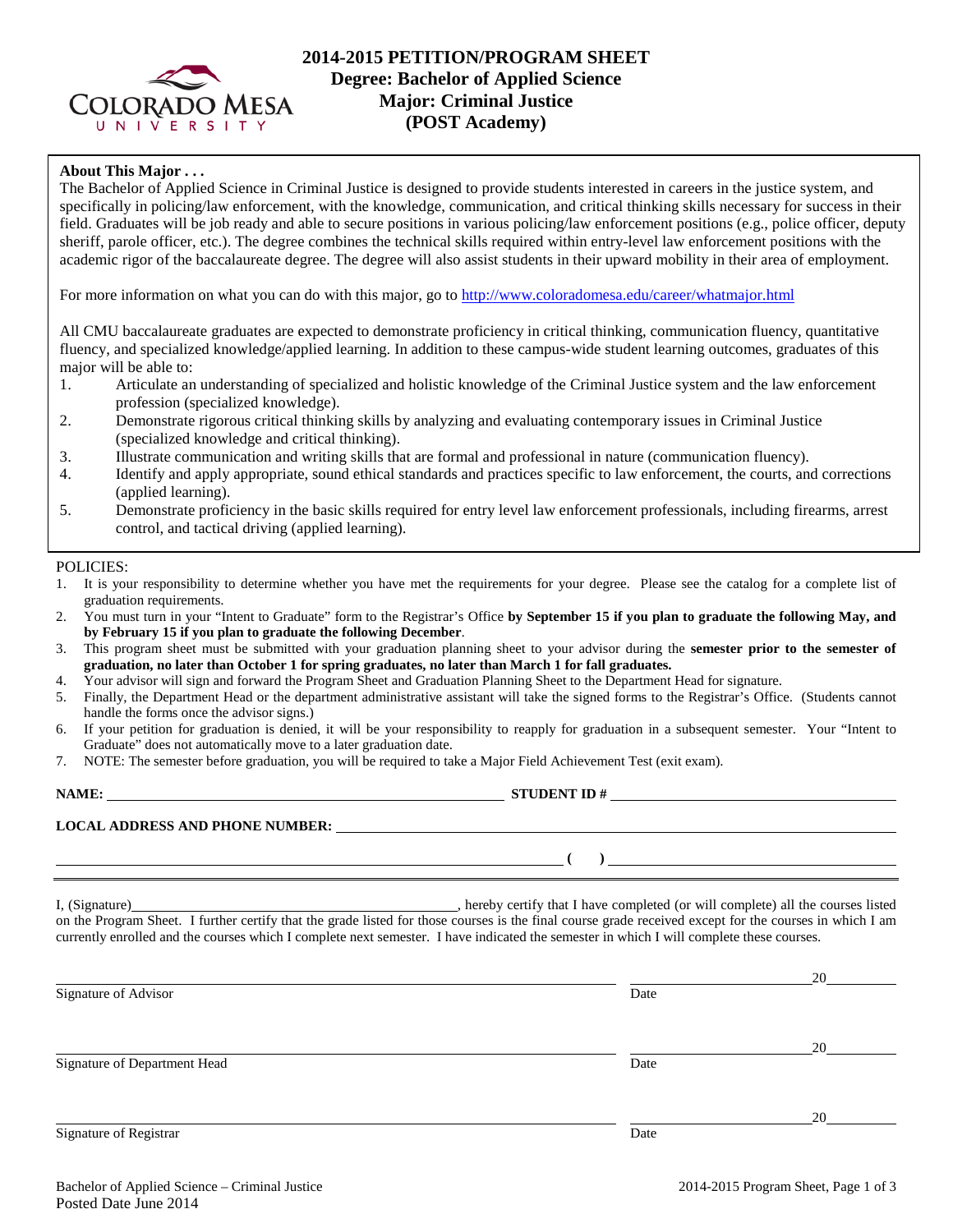### **Students should work closely with a faculty advisor when selecting and scheduling courses prior to registration.**

Degree Requirements:

- 120 semester hours total (Students must complete a minimum of 30 of the last 60 hours of credit at CMU, with at least 15 semester hours in major discipline courses numbered 300 or higher).
- 33 upper division credits (A minimum of 15 taken at the 300-400 course levels within the major at CMU).
- 2.5 cumulative GPA or higher in all CMU coursework
- 2.5 cumulative GPA or higher in coursework toward the major content area
- Pre-collegiate courses (usually numbered below 100) cannot be used for graduation.
- A student must follow the CMU graduation requirements either from 1) the program sheet for the major in effect at the time the student officially declares a major; or 2) a program sheet for the major approved for a year subsequent to the year during which the student officially declares the major and is approved for the student by the department head. Because a program may have requirements specific to the degree, the student should check with the faculty advisor for additional criteria. It is the student's responsibility to be aware of, and follow, all requirements for the degree being pursued. Any exceptions or substitutions must be approved by the student's faculty advisor and Department Head.
- When filling out the program sheet a course can be used only once.
- See the "Undergraduate Graduation Requirements" in the catalog for additional graduation information.

**GENERAL EDUCATION REQUIREMENTS** (31 semester hours) See the current catalog for a list of courses that fulfill the requirements below. If a course is on the general education list of options and a requirement for your major, you must use it to fulfill the major requirement and make a different selection within the general education requirement.

| Course No Title | English (6 semester hours, must receive a grade of "C" or better and                                                                        |   | Sem.hrs Grade Term/Trns                                                                                                     |
|-----------------|---------------------------------------------------------------------------------------------------------------------------------------------|---|-----------------------------------------------------------------------------------------------------------------------------|
|                 |                                                                                                                                             |   |                                                                                                                             |
|                 | must be completed by the time the student has 60 semester hours.)                                                                           |   |                                                                                                                             |
|                 | <b>ENGL 111 English Composition</b>                                                                                                         | 3 | <u> De Carlos de Carlos de Carlos de Carlos de Carlos de Carlos de Carlos de Carlos de Carlos de Carlos de Carlos de Ca</u> |
|                 | ENGL 112 English Composition                                                                                                                | 3 |                                                                                                                             |
|                 | <b>Math:</b> (3 semester hours, must receive a grade of "C" or better, must be<br>completed by the time the student has 60 semester hours.) |   |                                                                                                                             |
|                 | <b>Humanities</b> (3 semester hours)                                                                                                        |   |                                                                                                                             |
|                 | Social and Behavioral Sciences (6 semester hours)                                                                                           |   |                                                                                                                             |
|                 | POLS 101 American Government                                                                                                                | 3 | <u> 1989 - John Barn Barn, mars a</u>                                                                                       |
|                 | SOCO 264 Social Problems                                                                                                                    | 3 |                                                                                                                             |
|                 | Natural Sciences (7 semester hours, one course must include a lab)                                                                          |   |                                                                                                                             |
|                 |                                                                                                                                             |   |                                                                                                                             |
|                 |                                                                                                                                             |   |                                                                                                                             |
| <b>HIST</b>     | <b>History</b> (3 semester hours)                                                                                                           |   |                                                                                                                             |
|                 |                                                                                                                                             |   |                                                                                                                             |

\_\_\_\_\_\_ \_\_\_\_ \_\_\_\_\_\_\_\_\_\_\_\_\_\_\_\_\_\_\_\_\_\_\_\_ \_\_\_\_ \_\_\_\_\_ \_\_\_\_\_\_\_\_

**Fine Arts** (3 semester hours)

| Course No TitleSem.hrs                           |                                                              |               | Grade Term/Trns |
|--------------------------------------------------|--------------------------------------------------------------|---------------|-----------------|
|                                                  | <b>OTHER LOWER DIVISION REQUIREMENTS (6 semester hours)</b>  |               |                 |
|                                                  | <b>Kinesiology</b> (3 semester hours)                        |               |                 |
|                                                  | Students must take KINE 100, plus one 100-level KINA/HPWE or |               |                 |
| approved DANC course.                            |                                                              |               |                 |
|                                                  | KINE 100 Health and Wellness                                 |               |                 |
| KINA 1                                           |                                                              |               |                 |
|                                                  | $KINA$ 127* Physical Conditioning                            |               |                 |
| (*KINA 127 is completed during the POST Academy) |                                                              |               |                 |
|                                                  | Applied Studies (3 semester hours)                           |               |                 |
|                                                  | SPCH 101 Interpersonal Communication                         | $\mathcal{R}$ |                 |

### **B.A.S. MAJOR REQUIREMENTS** (44 total semester hours - must

receive a grade of "C" or better in all courses)

**Foreign Language Courses** (6 semester hours)

Two consecutive classes in the same foreign language. FLAS 114 & 115 will NOT fulfill this requirement.

| FLA             | 3                                             |   |  |
|-----------------|-----------------------------------------------|---|--|
| FLA             | 3                                             |   |  |
|                 | <b>Foundation Courses</b> (20 semester hours) |   |  |
| <b>CRMJ</b> 110 | Orientation to Criminal Justice 1             |   |  |
| <b>CRMJ 201</b> | Introduction to Criminal Justice 3            |   |  |
| <b>STAT 215</b> | Statistics for Soc & Behav Sci                | 4 |  |
| <b>CRMJ 302</b> | Ethics in Criminal Justice                    | 3 |  |
| <b>CRMJ 310</b> | Police Process                                | 3 |  |
| <b>CRMJ 320</b> | Corrections                                   | 3 |  |
| CRMJ 328        | <b>American Court Systems</b>                 | 3 |  |
|                 | <b>Core Courses</b> (18 semester hours)       |   |  |
| <b>CRMJ 301</b> | Criminal Procedure                            | 3 |  |
| <b>CRMJ 315</b> | Research Methods I                            | 3 |  |
| <b>CRMJ 370</b> | Criminology                                   | 3 |  |
| <b>CRMJ</b> 410 | Criminal Investigations                       | 3 |  |
| <b>CRMJ</b> 420 | Criminal Law                                  | 3 |  |
| CRMJ 490        | Capstone: Comparative CJ or                   |   |  |
| <b>CRMJ 499</b> | Internship                                    | 3 |  |

**Restricted Electives** (9 semester hours, at least three of which need to be upper division – see list below). All college level courses appearing on your final transcript that will bring your total semester hours to 120 hours (must receive a grade of "C" or better in all courses).

\_\_\_\_\_\_ \_\_\_\_ \_\_\_\_\_\_\_\_\_\_\_\_\_\_\_\_\_\_\_\_\_\_\_\_ \_\_\_\_ \_\_\_\_\_ \_\_\_\_\_\_\_\_ \_\_\_\_\_\_ \_\_\_\_ \_\_\_\_\_\_\_\_\_\_\_\_\_\_\_\_\_\_\_\_\_\_\_\_ \_\_\_\_ \_\_\_\_\_ \_\_\_\_\_\_\_\_

| <b>Restricted Electives (9 credit Hours)</b>                       |
|--------------------------------------------------------------------|
| CRMJ 311 Victimology (3)                                           |
| CRMJ 325 Juvenile Justice (3)                                      |
| CRMJ 330 Domestic Violence (3)                                     |
| CRMJ 335 Community Policing (3)                                    |
| CRMJ 395 Independent Study (1-3)                                   |
| CRMJ 396 *Topics (1-3)                                             |
| CRMJ 405 Civil Liability (3)                                       |
| CRMJ 415 Counter-Terrorism (3)                                     |
| CRMJ 425 Trial, Evidence, and Legal Advocacy (3)                   |
| CRMJ 499 **Internship (1-3)                                        |
| CRJW 270: Homicidal Drowning Investigations (2)                    |
| CRJW 280: Public Safety Diving Phase I (4)                         |
| CRJW 290: Underwater CSI (2)                                       |
| CRJW 296: Topics (1-4)                                             |
| FOAN 232: Survey of Forensic Science (3)                           |
| PADM 315: Public Management (3)                                    |
| Other elective options will be considered on a case-by-case basis. |
| *May be taken more than one time if the course has a different     |
| topic                                                              |
| **May only count as 1 to 3 credits toward the 9 requisite credits  |